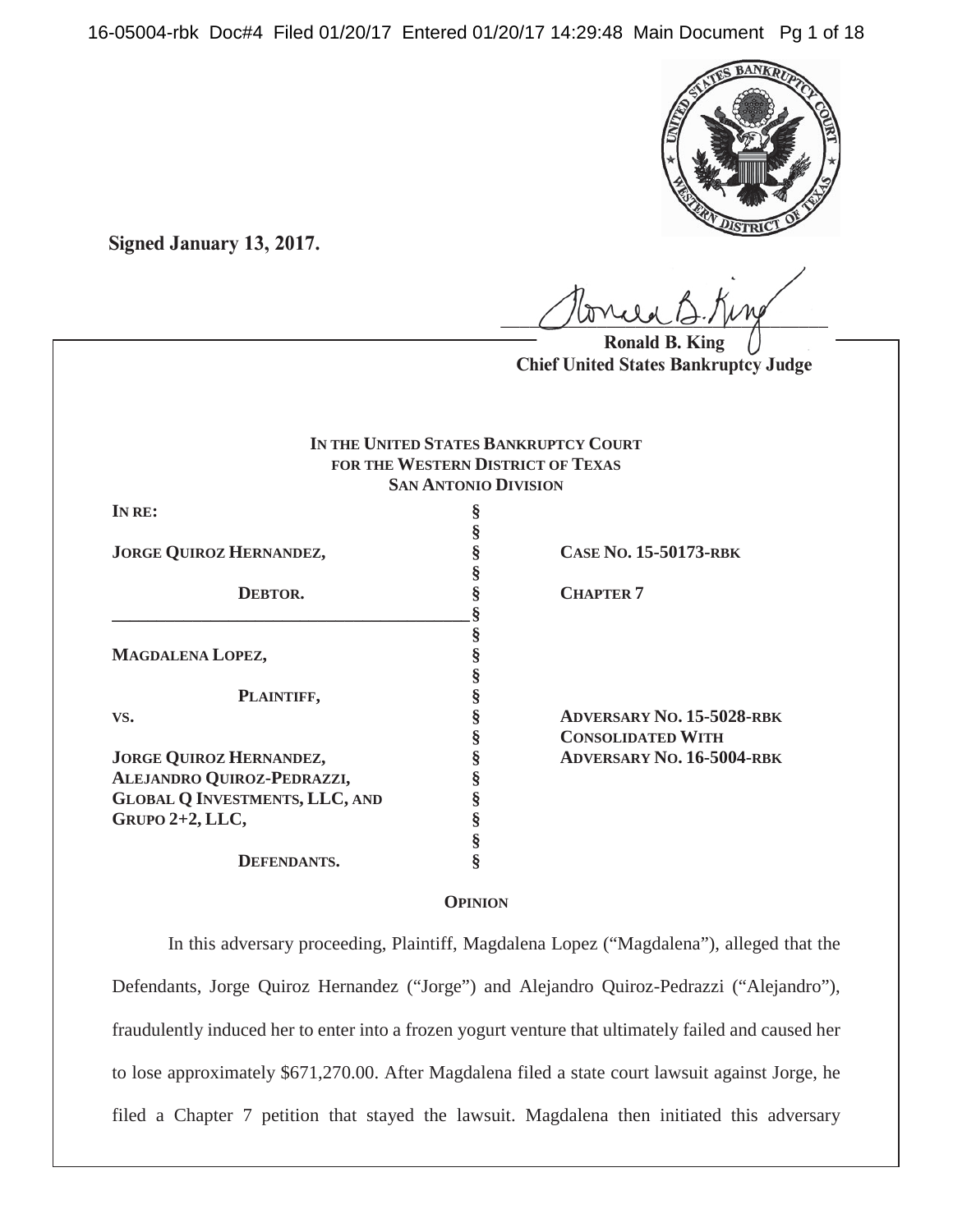proceeding to determine that her claim is nondischargeable under  $\S 523(a)(2)$  or (a)(4) and to deny Jorge a discharge under § 727(a)(3). The Court concludes that \$271,270.00 is nondischargeable under § 523(a)(4), but all other requested relief will be denied.

## **I. Jurisdiction**

"[D]eterminations as to the dischargeability of particular debts" and "objections to discharges" are core proceedings. 28 U.S.C. § 157(b)(2)(I), (J) (2016). The Court has jurisdiction to hear and determine these proceedings pursuant to 28 U.S.C. §§ 157 and 1334.

The state-law causes of action against Alejandro, Global Q Investments, LLC ("Global Q"), and Grupo 2+2, LLC ("Grupo"), are non-core proceedings, but the parties "agreed to the entry of a final order or judgment by the Bankruptcy Judge." *See* Adversary No. 16-5004-rbk, Agreed Notice of Removal of State Court Proceeding (ECF No. 1). With consent, the Court may hear and determine non-core proceedings if there is jurisdiction to do so. *See* 28 U.S.C. § 157(c)(2); *Wellness Int'l Network, Ltd. v. Sharif*, 135 S. Ct. 1932, 1939 (2015).

Unlike consent to entry of final orders, however, subject-matter jurisdiction may not be conferred by consent of the parties. *Gonzalez v. Thaler*, 132 S. Ct. 641, 648 (2012). The Court does not have subject-matter jurisdiction of the claims against defendants other than Jorge because the claims are between non-debtor parties and are not related to the bankruptcy case. *See Galaz v. Galaz (In re Galaz)*, 765 F.3d 426, 431 (5th Cir. 2014). Therefore, the claims against Alejandro, Global Q, and Grupo must be dismissed.

# **II. Factual Background**

# **A. Starting the OrangeCup Business: 2009–2011.**

# **1. Mexico OrangeCups.**

In 2009 and 2010, Jorge and Alejandro opened three OrangeCup frozen yogurt stores in Mexico. The first store opened in late 2009 and eventually closed in 2014. The second store opened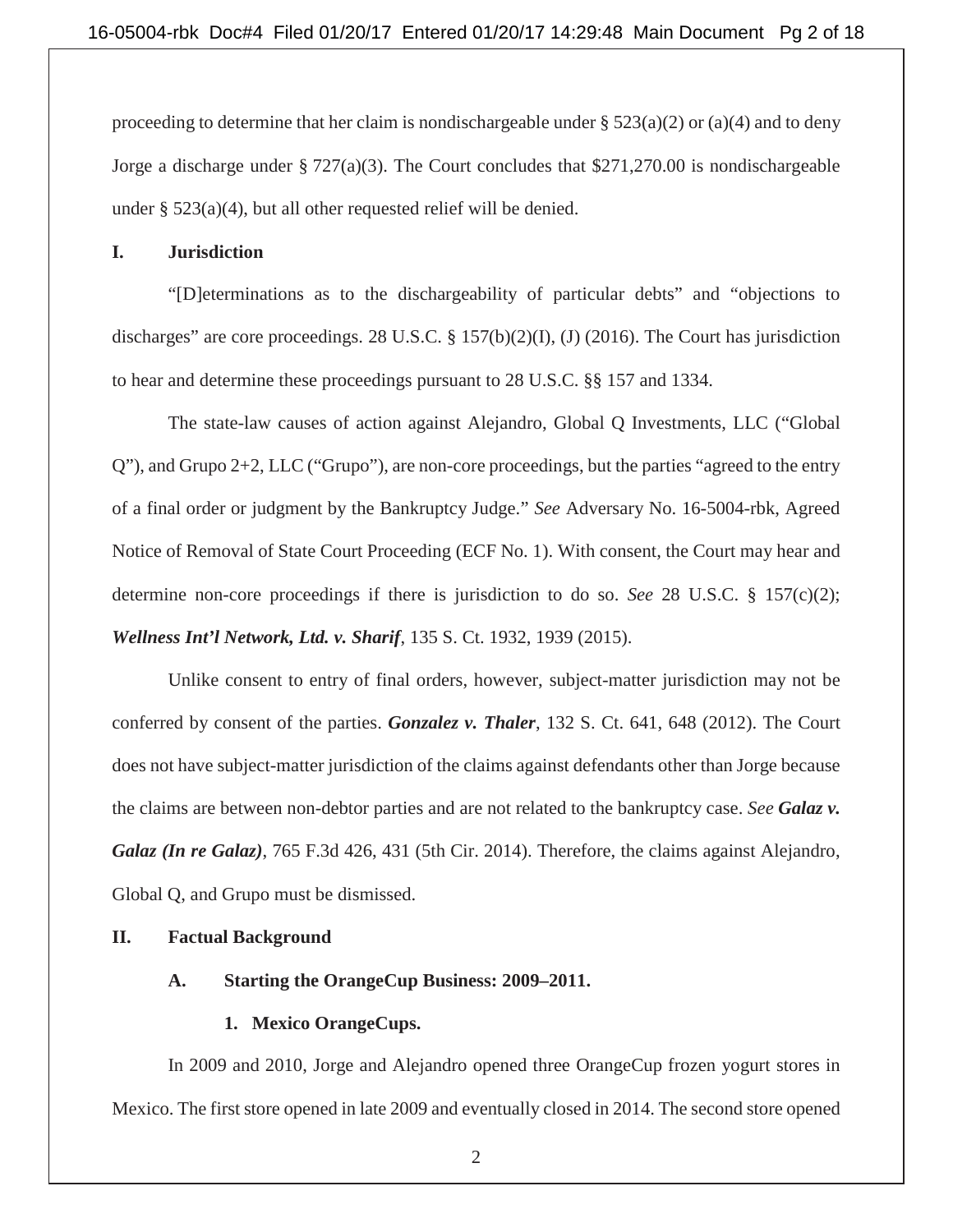in early 2010 and closed in late 2010 due to an increase in crime near the store. The third store opened in 2010 and closed in late 2012.

#### **2. United States OrangeCups.**

In May 2011, Jorge and Alejandro formed Global Q, a Texas LLC, for the purpose of purchasing OrangeCup stores in the United States. In July 2011, Global Q entered into a business transaction with an OrangeCup operator in Texas to purchase its intellectual property rights for \$25,000 and tangible assets from three stores, including machinery, equipment, and other property, for  $$54,000.<sup>1</sup>$ 

Four months later, in August 2011, Jorge and Alejandro formed San Antonio Orange Cup, LLC ("SA OrangeCup"), a Texas LLC, to open OrangeCup stores in San Antonio. In September 2011, SA OrangeCup signed a lease for its first store. In October 2011, Global Q signed a lease to open its second store.<sup>2</sup> During this time, Jorge also searched for a location to open a third store.

#### **3. The Business Plan.**

 $\overline{a}$ 

In late 2011, Jorge and Alejandro hired an independent third-party financial advisor to prepare a business plan for the new OrangeCup stores owned by Global Q. The plan based its projections from the Mexico and Texas OrangeCup stores, and initially envisioned opening three locations and two more stores shortly thereafter, all in San Antonio. The business plan contained pro forma profit and loss, cash flow, and balance sheet tables, with projections for five stores over the course of five years. The financial advisor listed \$1,183,600 as "Paid-in Capital" or "Planned Investment." This amount was based on the fair market value of the capital for five stores, which included equipment, inventory, intellectual property, and cash investment.

**<sup>1</sup>** The purchased assets were from OrangeCup stores at North Star Mall in San Antonio, the Domain in Austin, and Deer Park in Houston.

<sup>&</sup>lt;sup>2</sup> Due to certain lease requirements, Jorge and Alejandro decided that Global Q would enter into the La Cantera lease rather than SA OrangeCup.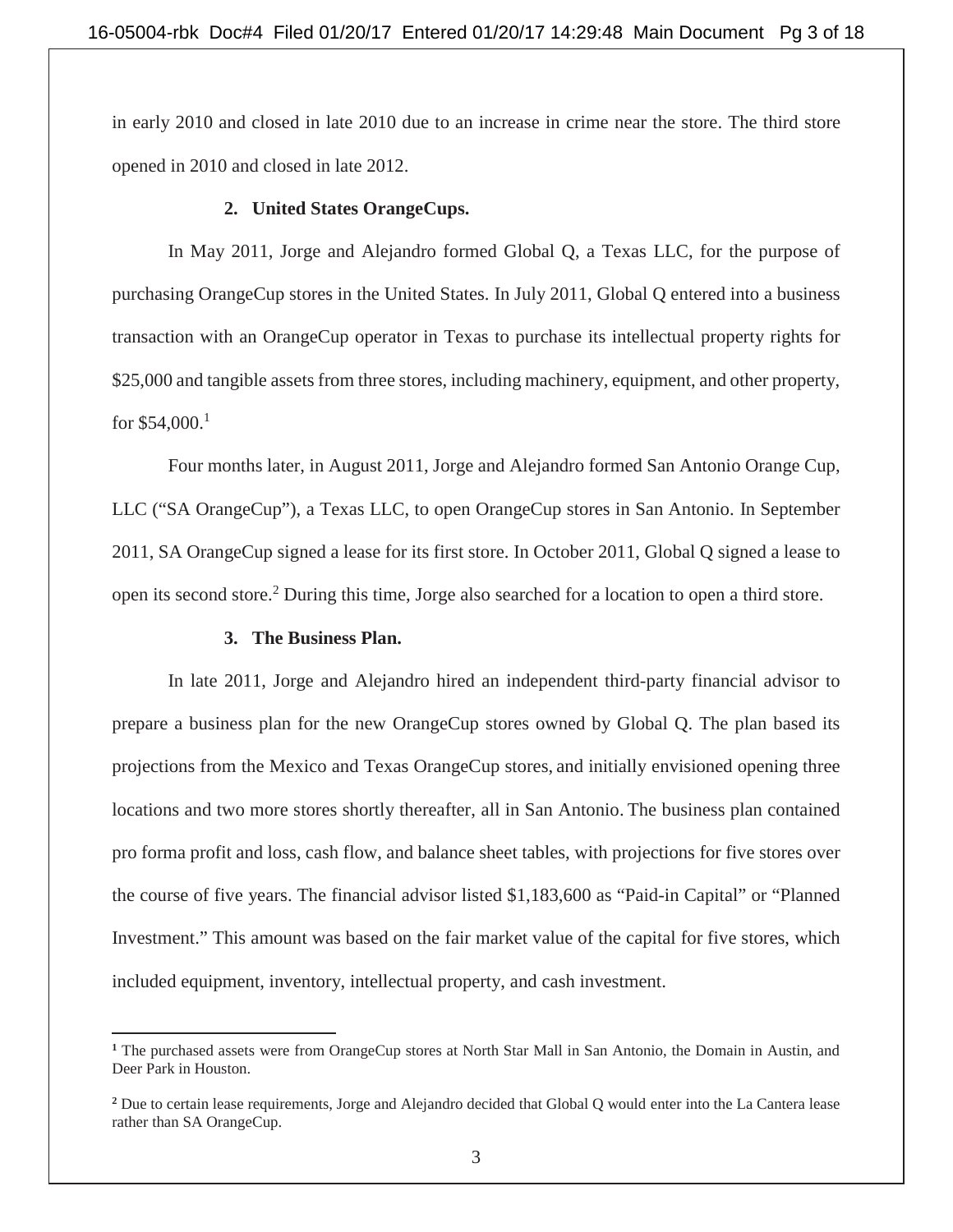#### **B. Jorge and Magdalena's Business Relationship: 2012.**

Jorge and Magdalena met for the first time in May 2012.<sup>3</sup> Their first conversation lasted ten to fifteen minutes. They discussed OrangeCup, swapped business cards, and planned to meet again. Over the next several weeks, Jorge and Magdalena continued to meet. Magdalena sampled the frozen yogurt, viewed the machinery and equipment for the stores, and after she showed interest in investing, she was given a copy of the business plan.

Magdalena reviewed the plan and had many questions about the stores' finances. She inquired into the salaries of the staff; what represented the \$1,183,600 in "equity capital"; and the status of the stores in Mexico among other inquiries. At their next meeting, Jorge explained that he would receive a monthly salary of \$9,000 and the regional manager would receive a monthly salary of \$5,000. With respect to the \$1,183,600 in equity capital, Jorge explained that this amount represented not only cash investment, but it also included the intellectual property and equipment for five stores. They also discussed the two stores that were open in Mexico and the one that had closed for security reasons in Monterrey.

After Magdalena and Jorge further discussed the investment in the United States OrangeCup, Jorge offered Magdalena 20% of Global Q for \$400,000. This figure was proposed because Jorge and Alejandro believed that Global Q's OrangeCup business had a value of approximately \$2,000,000 based on the past performance of OrangeCup stores in Texas and their stores in Mexico. Before Magdalena accepted, she asked Jorge to provide financial documentation for Global Q and SA OrangeCup so that she could evaluate the condition of the companies. Both Magdalena and Jorge contacted their lawyers to prepare a subscription agreement by which

<sup>&</sup>lt;sup>3</sup> Both Magdalena and Jorge are educated in financial matters and have a level of business sophistication. While in Mexico, Magdalena graduated from business school, worked at a bank as a loan officer, started several businesses, and was appointed to the board of a Mexican corporation. Jorge holds a law degree in Mexico, practiced corporate law for several years, and took some finance and accounting classes before ultimately entering into a business with his father to open OrangeCup stores in Mexico.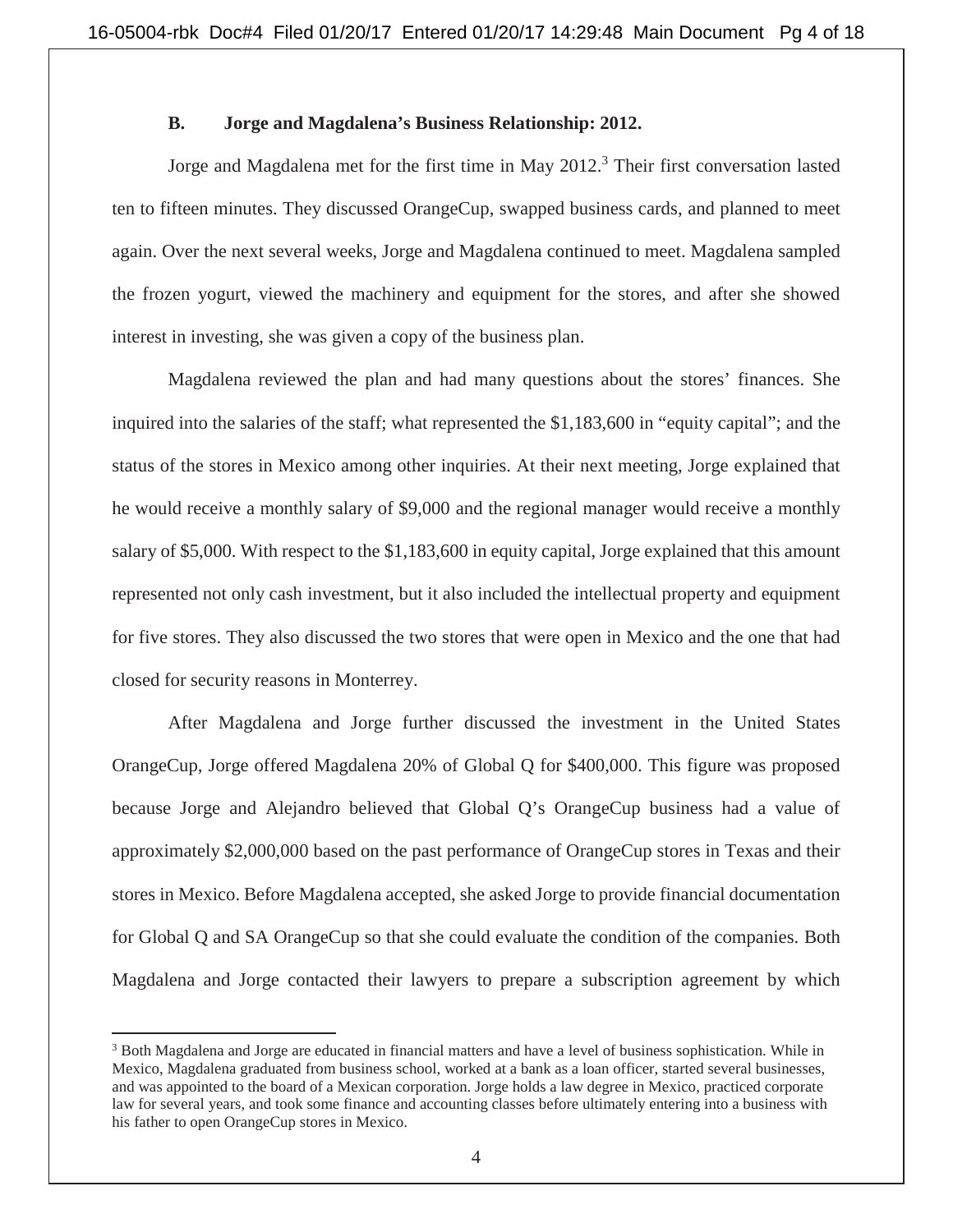Magdalena would purchase 20% of Global Q for \$400,000. Additionally, the lawyers suggested that Jorge form a holding company to hold certain OrangeCup assets and subsidiaries.<sup>4</sup> Following his lawyer's advice, Jorge created Grupo.

# **C. The Subscription Agreement: July-August 2012.**

 On July 3, 2012, Magdalena, Jorge, and Alejandro signed the subscription agreement (the "Agreement").<sup>5</sup> The Agreement provided that Magdalena would contribute \$400,000 to Global Q, and in return Global Q would "issue and deliver" to Magdalena a membership interest certificate representing 20% of the total membership interests in Global Q. The Agreement provided that Magdalena would lend Global Q \$200,000, in the form of a promissory note that would mature 45 days after signing the Agreement; however, Magdalena would have the option of contributing the \$200,000 note to Global Q as part of the \$400,000 contribution and paying the remaining \$200,000 in cash. Notably, the Agreement also provided that the financial information of Global Q and SA OrangeCup would be attached to the Agreement—but this document was never attached.<sup>6</sup> Magdalena signed the Agreement but did not receive the financial information. Nevertheless, as provided in the Agreement, Magdalena paid \$200,000 and received a promissory note, which Grupo and Jorge, individually, guaranteed.

# **D. Magdalena Continued to Inject Money: 2012–2013.**

While she waited for the requested financial information, Magdalena deferred taking a written membership interest in Global Q. Magdalena remained persistent and continued to ask

 $\overline{a}$ **<sup>4</sup>** Prior to Magdalena's purchase, Grupo would own 100% of Global Q, and Global Q would own 100% of SA OrangeCup. Following Magdalena's purchase (including Global Q delivering to Magdalena her "membership interest certificate"), Grupo would own 80% of Global Q and Magdalena would own 20% of Global Q. Ultimately, Jorge and Alejandro never used Grupo as intended, and Grupo remained a shell company.

<sup>&</sup>lt;sup>5</sup> Jorge signed individually, and on behalf of Global Q and Grupo.

**<sup>6</sup>** Whether Exhibit "C" was attached when Magdalena signed the Agreement is disputed. It appears to the Court that Exhibit "C" was not attached when Magdalena signed the Agreement.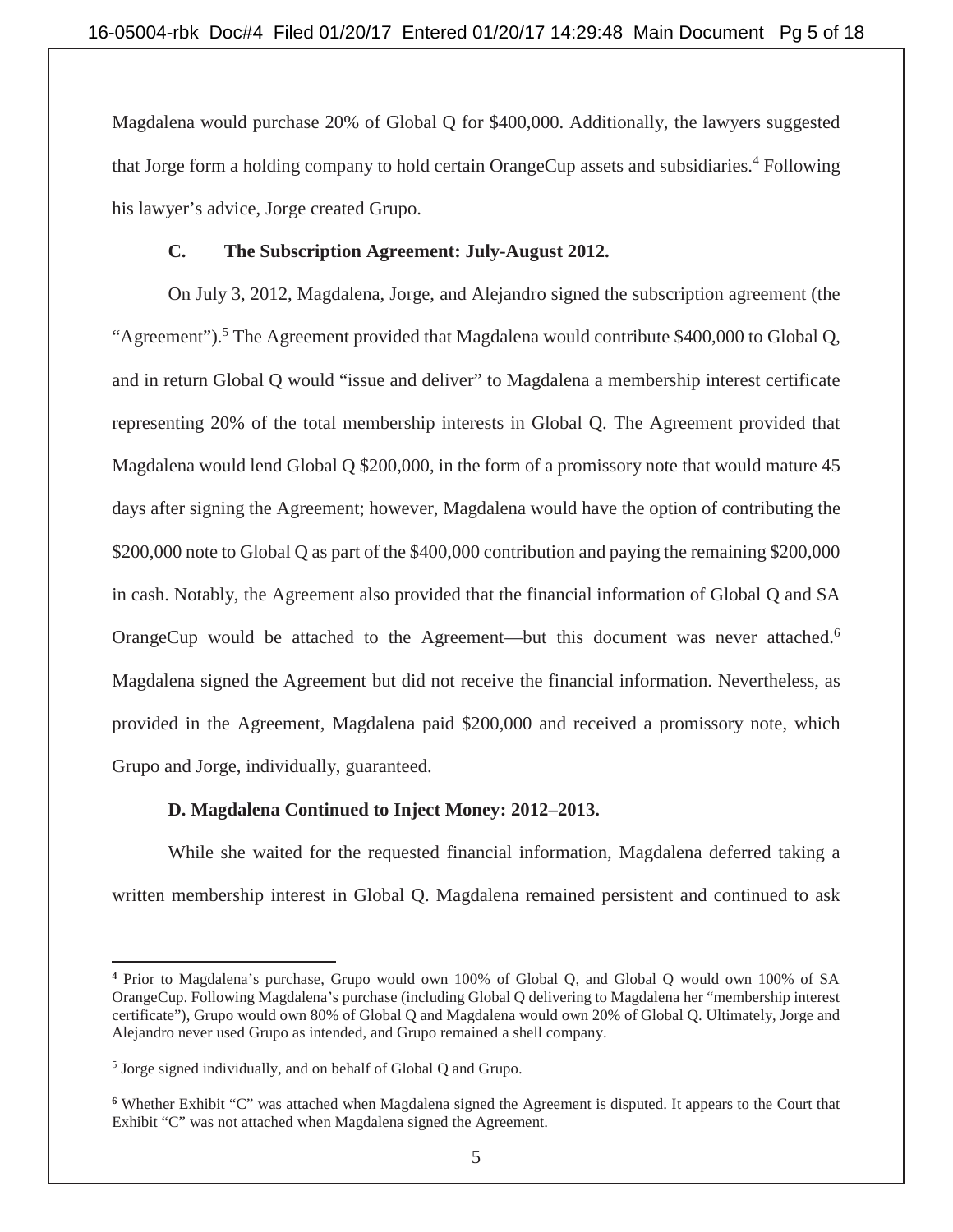Jorge for the records, while funding money to Global Q. Jorge unequivocally failed to provide the records.

Without the financial information, Magdalena continued to fund and receive promissory notes from Global Q, hoping that the stores would eventually turn a profit. All of these notes contained the same terms as the first and were guaranteed by Grupo and Jorge.<sup>7</sup> In sum, Magdalena made the following loans or contributions to Global Q:

| Date     | Amount    | <b>Type</b>                                                |
|----------|-----------|------------------------------------------------------------|
|          |           |                                                            |
| 07/03/12 | \$200,000 | Promissory Note                                            |
| 08/15/12 | \$200,000 | Promissory Note                                            |
| 10/02/12 | \$100,000 | Promissory Note                                            |
| 10/05/12 | \$100,000 | Promissory Note                                            |
| 02/05/13 | \$15,000  | Cash Call <sup>8</sup>                                     |
| 02/16/13 | \$30,000  | Cash Call                                                  |
| 06/03/13 | \$26,250  | Cash Call (does not include the \$20.00 wire-transfer fee) |

# **E. The Stores' Openings and Jorge's Failure to Produce the Requested Financial Information: 2012–2013.**

After the first store opened in late August, Magdalena, Jorge, and Alejandro held company meetings in which they discussed and made decisions regarding all aspects of the business.<sup>9</sup> On September 19, 2012, for the second time, Magdalena asked to see the financial information that should have been included with the Agreement, and to see the documents related to the purchase of the OrangeCup equipment and intellectual property. Once again, Jorge failed to provide any information. In fact, Jorge was unable to access the information because his accountant would not

<sup>&</sup>lt;sup>7</sup> The promissory note from October 5 mistakenly stated the principal amount as \$200,000; Magdalena's check to Global Q reflected the amount as \$100,000.

<sup>&</sup>lt;sup>8</sup> Alejandro and Jorge also advanced funds to Global Q for the cash calls.

<sup>&</sup>lt;sup>9</sup> Meeting Minutes from September 19, 2012; October 29, 2012; January 24, 2013; January 30, 2013; and March 2, 2013 were admitted into evidence.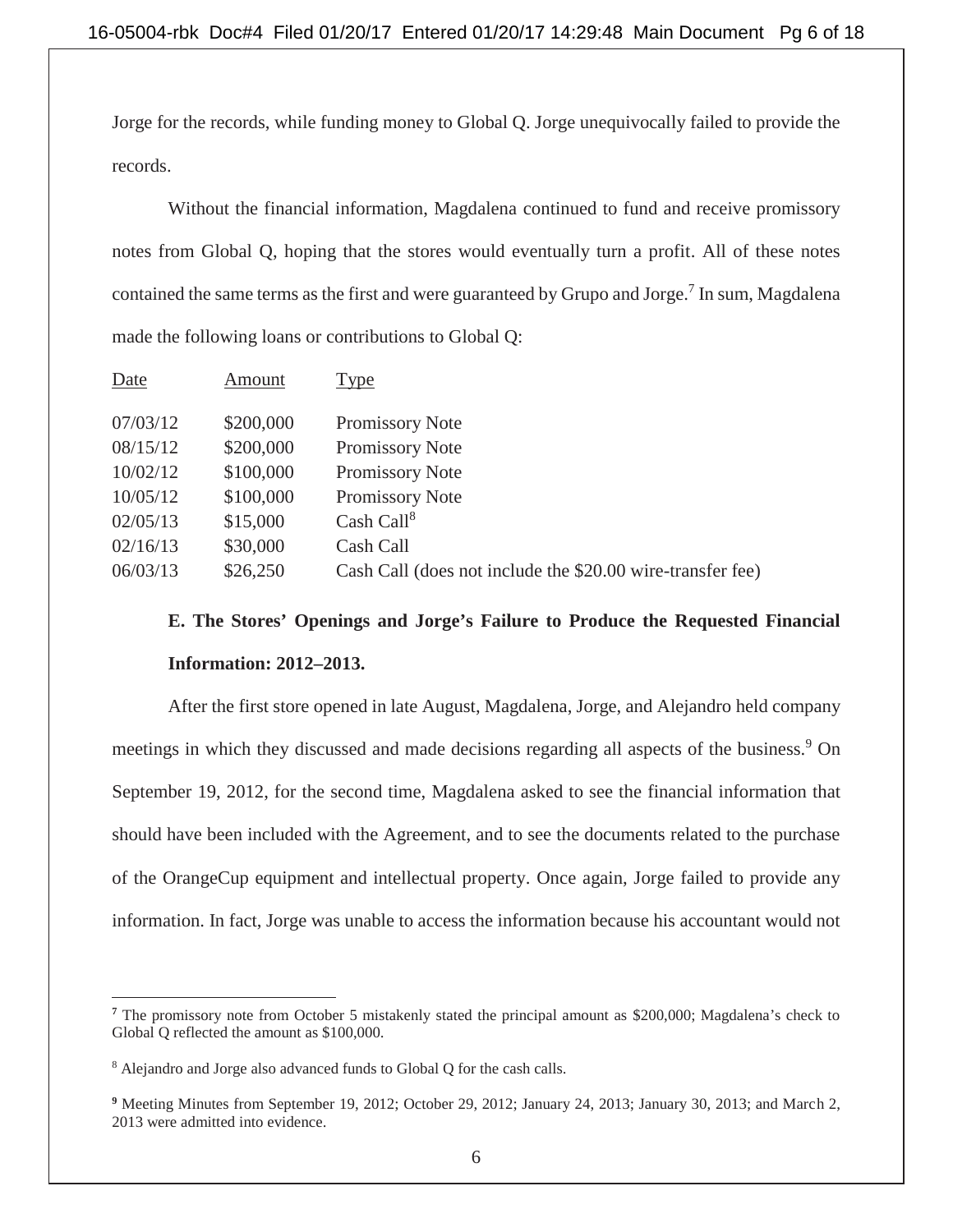turn over the documents due to his failure to pay the accounting firm. In December 2012, the second store opened. In January 2013, for the third time, Magdalena asked to see the financial information of Global Q and SA OrangeCup, and to see the stores' expense data so she could better evaluate the cash flow and financials. Although the two stores already opened were not profitable, Magdalena and Jorge decided to open a third store in the summer of 2013, in a location Magdalena selected.

#### **F. The Stores Closed and Magdalena Filed Suit: 2013–2014.**

 The stores were not profitable and by June 2013 all three stores closed. On May 6, 2014, Magdalena filed suit against Jorge, Alejandro, Global Q, and Grupo in state court, alleging an assortment of causes of action under state law, including breach of contract, common law fraud, fraud by nondisclosure, statutory fraud, negligent misrepresentation, theft under the Theft Liability Act, violation of the Texas Securities Act, promissory estoppel as a claim, unjust enrichment, quantum merit, money had and received, conversion, vicarious liability by piercing the corporate veil, conspiracy, declaratory judgment action, and accounting. Before Magdalena filed suit, she did not demand repayment of the promissory notes with Global Q.

Jorge filed chapter 7 on January 16, 2015. Magdalena initiated the first adversary proceeding against Jorge, under §§ 523 and 727, on April 20, 2015. On January 14, 2016, Magdalena and the Defendants filed an Agreed Notice of Removal of the Bexar County lawsuit to this Court, which initiated a second adversary proceeding. The adversaries are now consolidated.

# **III. Discussion**

Magdalena initiated this adversary proceeding to determine whether her loss is a nondischargeable debt under §  $523(a)(2)$  or  $(a)(4)$  and to deny the Debtor a discharge under § 727(a)(3). The Court concludes that \$271,270.00 is nondischargeable only under § 523(a)(4).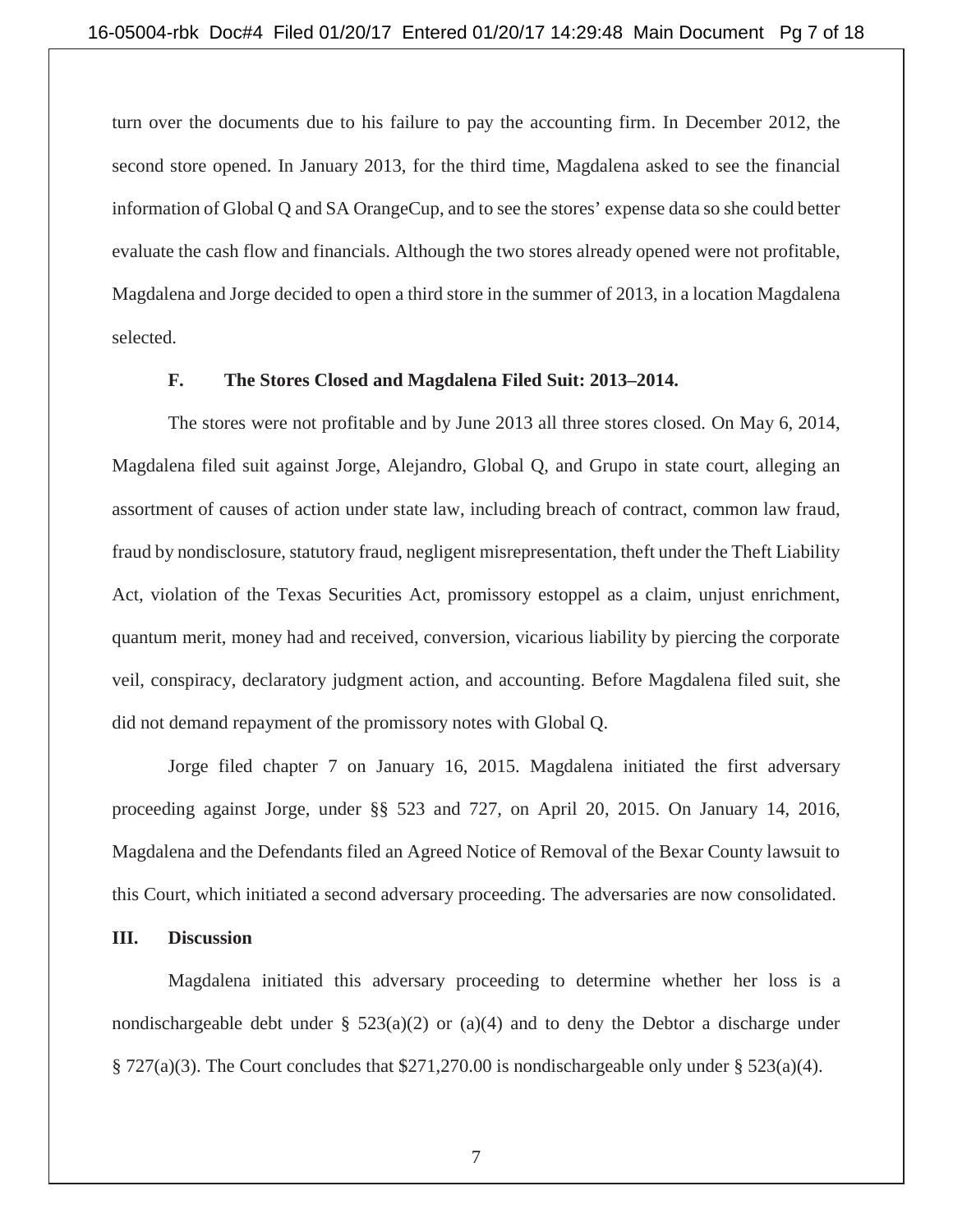### **A. Magdalena Did Not Meet her Burden under § 523(a)(2).**

After reviewing the evidence and evaluating the testimony of the witnesses at trial, the Court concludes that Jorge did not induce Magdalena to invest \$671,250 in the OrangeCup business venture through false pretenses, false representations, or actual fraud under § 523(a)(2). While Jorge's business practices were imprudent, an irresponsible business person does not necessarily make a fraudster.

An individual debtor is not discharged from any debt:

- (2) for money, property, services, or an extension, renewal, or refinancing of credit, to the extent obtained by—
	- (A) false pretenses, a false representation, or actual fraud, other than a statement respecting the debtor's or an insider's financial condition;
	- (B) use of a statement in writing—
		- (i) that is materially false;
		- (ii) respecting the debtor's or an insider's financial condition;
		- (iii) on which the creditor to whom the debtor is liable for such money, property, services, or credit reasonably relied; and
		- (iv) that the debtor caused to be made or published with an intent to deceive . . . .

11 U.S.C. § 523(a)(2). A creditor must show by a preponderance of the evidence that a debt is nondischargeable under § 523. *Grogan v. Garner*, 498 U.S. 279, 286 (1991). Additionally, in an action under § 523(a)(2)(A), "[e]xceptions to discharge are strictly construed against the creditor and liberally construed in favor of the debtor." *FNFS, Ltd. v. Harwood (In re Harwood),* 637 F.3d 615, 619 (5th Cir. 2011).

#### **1. Actual Fraud**

In order to prevail in showing "actual fraud" under  $\S$  523(a)(2)(A), Magdalena must show that Jorge intended to deceive her. *See Husky Int'l Elecs. v. Ritz*, 136 S. Ct. 1581, 1586–88 (2016) (explaining that "anything that counts as 'fraud' and is done with wrongful intent is 'actual fraud'").

The Court finds that Jorge did not intend to deceive Magdalena when he solicited her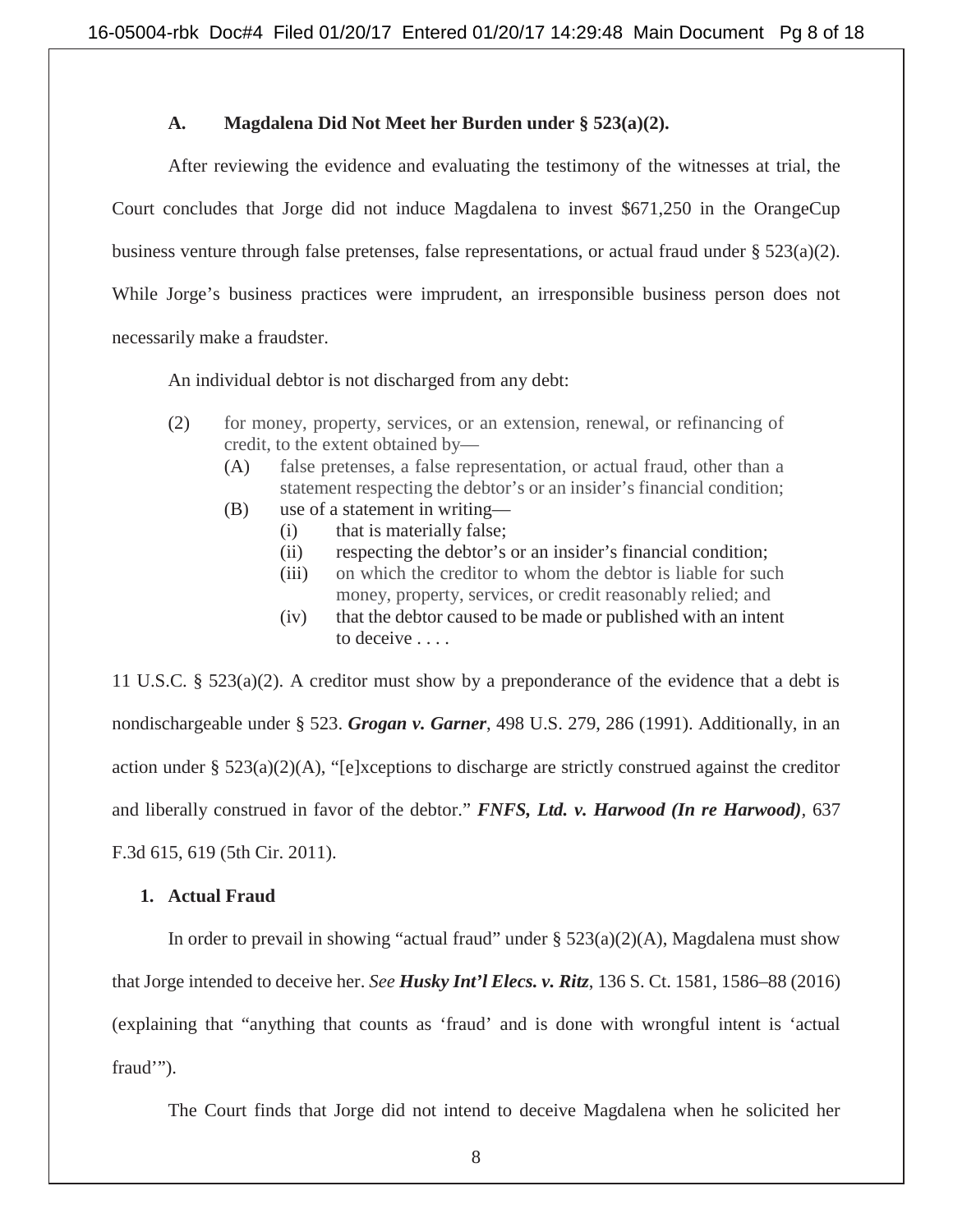investment. He was quite sanguine about the prospects for the business, and Magdalena shared his "terminal euphoria." Without showing an intent to deceive, Magdalena cannot prevail under the "actual fraud" prong of §§  $523(a)(2)(A)$  or  $523(a)(2)(B)$ .

#### **2. False Pretenses and False Representation**

In order for a debtor's representation to be a false representation or false pretense under §  $523(a)(2)$ , the representation "must have been: (1) a knowing and fraudulent falsehood, (2) describing past or current facts, (3) that was relied upon by the other party." *Allison v. Roberts (In re Allison***)**, 960 F.2d 481, 483 (5th Cir.1992); *accord Jacobson v. Ormsby (In re Jacobson)*, No. 06-51460, 2007 WL 2141961, at \*2 (5th Cir. July 26, 2007). Magdalena cannot prevail under § 523(a)(2)(A) because the Court finds that Jorge never made a knowing and fraudulent falsehood when soliciting Magdalena's investment.

Magdalena argued that Jorge made three false representations that induced her to contribute money to the business: 1) he represented that the stores in Mexico were successful when they had zero value; 2) he stated that the value of the OrangeCup business in the United States was \$2,000,000; and 3) he represented that he and Alejandro had "paid in" \$1,183,600 in capital when they had actually only contributed a fraction of that amount.

First, the Court finds that Jorge did not knowingly make false representations about the stores in Mexico when he solicited Magdalena's investment. Jorge testified that when he and Magdalena met, the first store in Mexico had been profitable—it was only later in the year that the store began to lose money, and the store did not close until 2014. Jorge also explained to Magdalena that the second store in Mexico closed for security reasons. Jorge testified that at the time he solicited Magdalena's investment he did not know whether the third store in Mexico was profitable because it was managed by other investors. The Court finds Jorge's testimony credible.

Second, the Court finds that Jorge did not knowingly make false representations about the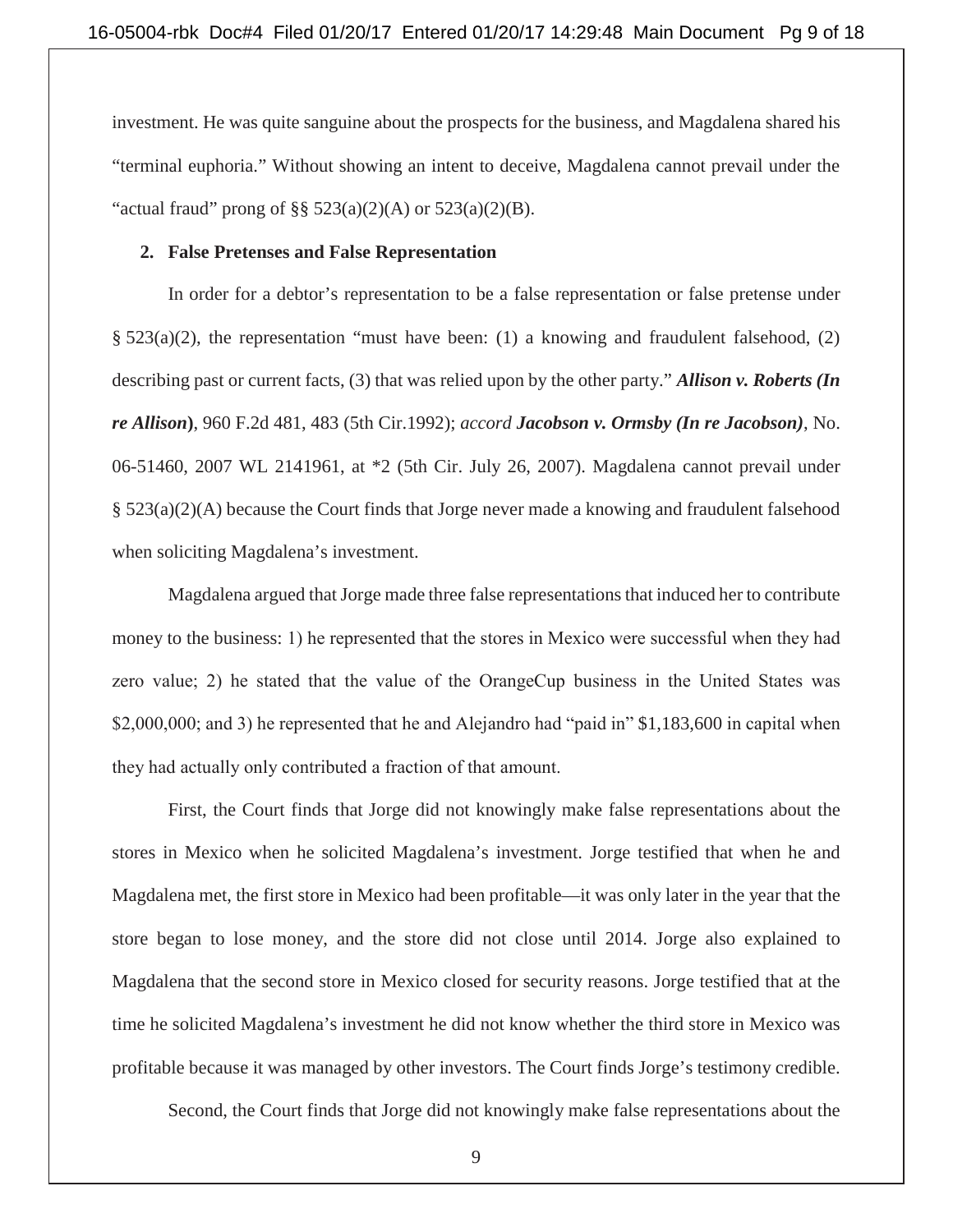#### 16-05004-rbk Doc#4 Filed 01/20/17 Entered 01/20/17 14:29:48 Main Document Pg 10 of 18

value of the OrangeCup business in the United States. Magdalena claims that Jorge told her that he had valued the business at \$2,000,000 when he asked her to invest \$400,000 for 20% of Global Q. Also, Magdalena claims that Jorge told her that he and Alejandro had invested \$1,700,000 in the business. At trial, Jorge denied that he stated the value of the business was \$2,000,000, or that he and Alejandro had invested \$1,700,000, when he asked for Magdalena's investment. Jorge did testify, however, that he offered Magdalena 20% of the business for \$400,000 based on the prior sales data from the Texas and Mexico stores, the money needed to open the new stores, and his optimistic outlook for the business. Jorge's offer reflected his belief that the business was worth at least \$2,000,000. Even if Jorge had stated that he believed the business was worth \$2,000,000, this did not constitute knowingly making a false representation under § 523(a)(2)(A). *See Mozeika v. Townsley (In re Townsley)*, 195 B.R. 54, 61 (Bankr. E.D. Tex. 1995) ("[A] mere expression of opinion, expectation or declaration of intention is not actionable under  $\S 523(a)(2)(A)$ .").

Finally, the Court finds that Jorge did not knowingly make false representations to Magdalena when he presented her with the business plan, which contained statements referencing \$1,183,600 in "Paid-in Capital," "Planned Investment," or "equity capital." Jorge merely reiterated what the financial advisor had calculated. The advisor testified that the amount reflected in the business plan was not based on the initial cash investment that Jorge and Alejandro had made, but instead was based on the *fair market value* of the capital for five stores, which included equipment, inventory, intellectual property and cash investment, and the financial data from Jorge and Alejandro's OrangeCup stores in Mexico and the OrangeCup stores in Texas. The advisor testified that the numbers provided by Jorge "did not look inaccurate," and that there was "nothing inaccurate about the business plan." The Court finds the advisor's testimony and Jorge's testimony regarding the business plan credible.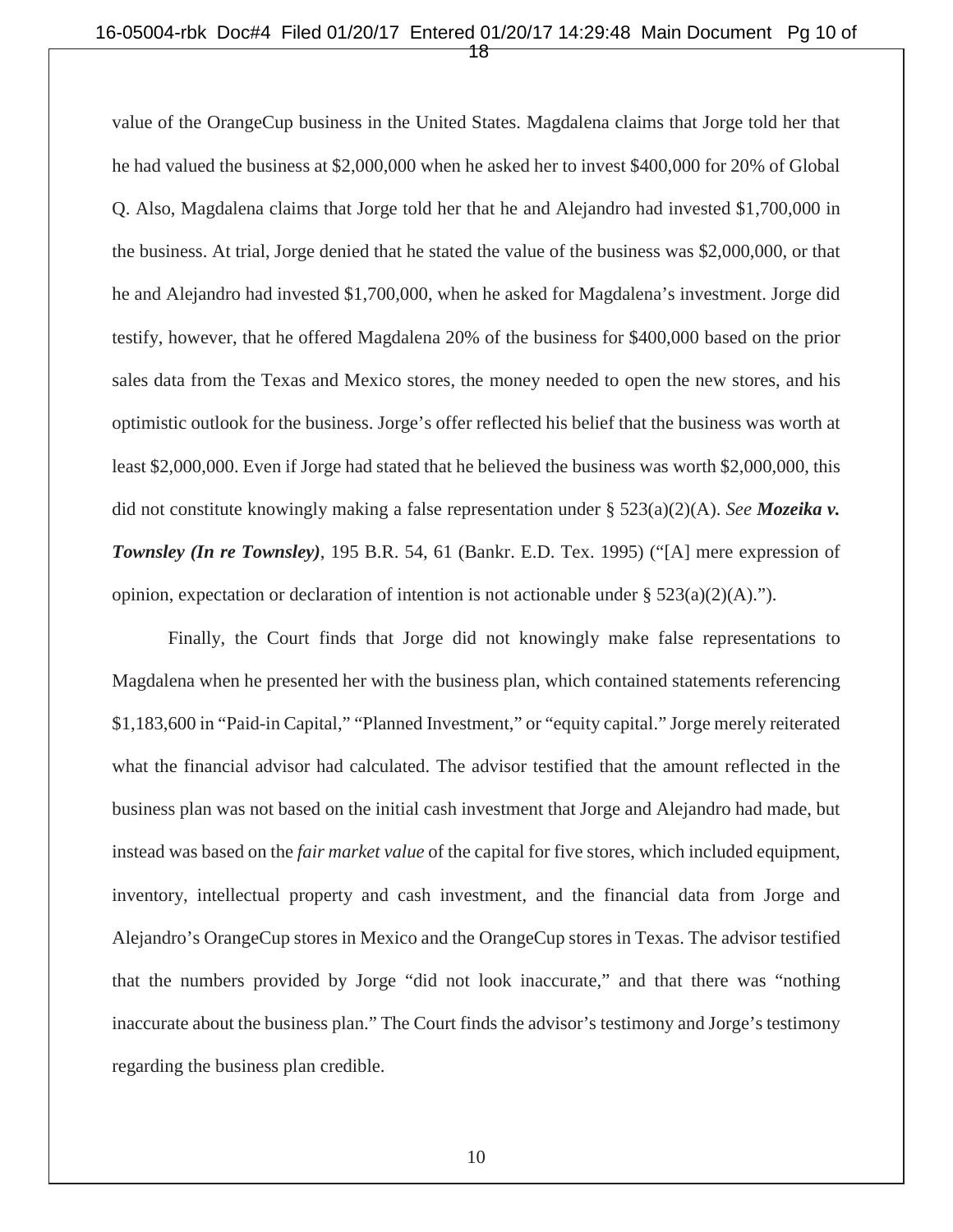#### 16-05004-rbk Doc#4 Filed 01/20/17 Entered 01/20/17 14:29:48 Main Document Pg 11 of 18

The Court concludes that the projected financials referenced in the business plan, while overly optimistic, did not amount to false representations. *See id.* ("Representations of future profitability or client development, in the absence of proof that they were knowingly false, would not fall within the scope of  $\S$  523(a)(2)(A).").

#### **B. Jorge Violated his Duty of Disclosure to Magdalena, and \$271,270 is Therefore Nondischargeable under § 523(a)(4).**

The Court finds that Magdalena, Jorge, and Alejandro formed a de facto partnership on July 3, 2012 when they executed the Agreement and Magdalena lent Global Q \$200,000. While Magdalena never formally became a member of Global Q, when they formed the partnership, Jorge owed Magdalena the associated duties of loyalty and care. The Court finds that Jorge's actions as a partner in the general partnership with Magdalena amount to defalcation in a fiduciary capacity.

# **1. Establishment of the General Partnership.**

The first issue is whether a general partnership was created between Magdalena, Jorge and Alejandro. Magdalena never became a member of Global Q, but this does not change the fact that they had unwittingly formed a partnership by going into business together. Although Jorge, Alejandro, and Magdalena did not fully consummate the Agreement, the Court finds that the evidence and testimony presented at trial, including the Agreement itself, establish that they formed a partnership on July 3, 2012, when Magdalena signed the Agreement and lent Global Q \$200,000.

 Under Texas law, "an association of two or more persons to carry on a business for profit as owners creates a partnership, regardless of whether [] the persons intend to create a partnership . . . ." TEX. BUS. ORGS. CODE ANN. § 152.051. Section 152.052(a) of the Texas Business Organizations Code provides five factors to determine whether individuals have created a partnership: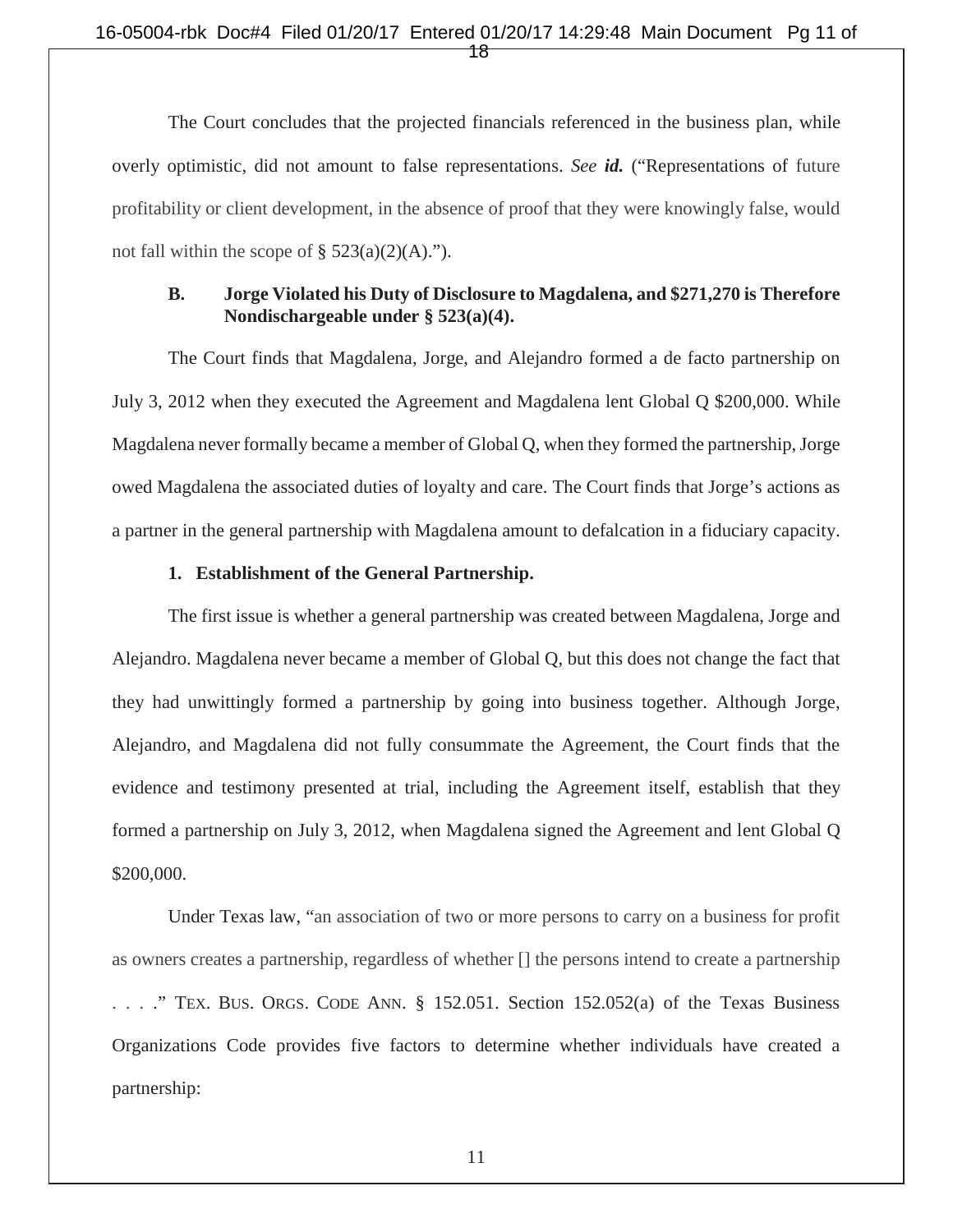#### 16-05004-rbk Doc#4 Filed 01/20/17 Entered 01/20/17 14:29:48 Main Document Pg 12 of 18

- (1) receipt or right to receive a share of profits of the business;
- (2) expression of an intent to be partners in the business;
- (3) participation or right to participate in control of the business;
- (4) agreement to share or sharing:
	- (A) losses of the business; or
	- (B) liability for claims by third parties against the business; and
- (5) agreement to contribute or contributing money or property to the business.

*Id.* § 152.052(a). Texas courts look at the totality of the circumstances when applying the factors to determine the existence of a partnership. *Ingram v. Deere*, 288 S.W.3d 886, 891 (Tex. 2009). None of the factors are required, controlling, or determinative for partnership formation. *Id.* 

 Here, the circumstances establish that a partnership was established. First, Magdalena and Jorge intended to share profits. At trial Magdalena stated that she continued to fund Global Q because she believed that the business would eventually be profitable for her. The Court finds this testimony credible.

 Second, Magdalena and Jorge intended to, and did, become business partners. The evidence shows that when Magdalena signed the Agreement, she intended to be an investor, she was extremely optimistic about the future for the business, and she had an emotional attachment to it. Magdalena continued to inject money into Global Q so that it could move forward even after she failed to receive the requested records. Additionally, Magdalena referred to "our partnership" in an email to Jorge, $10$  while Jorge referred in trial testimony to the "three owners," which included Magdalena.11 The Court finds that these actions and the testimony of Magdalena establish that she intended to become a partner in the business.

Third, Magdalena had the right to participate in control of the OrangeCup stores. Magdalena participated in company meetings with Jorge and Alejandro during which they discussed and made decisions regarding all aspects of the business.

<sup>10</sup> Defs.' Ex. 17 at 22.

<sup>&</sup>lt;sup>11</sup> Quiroz-Hernandez Trial Test. at 1:52 p.m., June 17, 2016.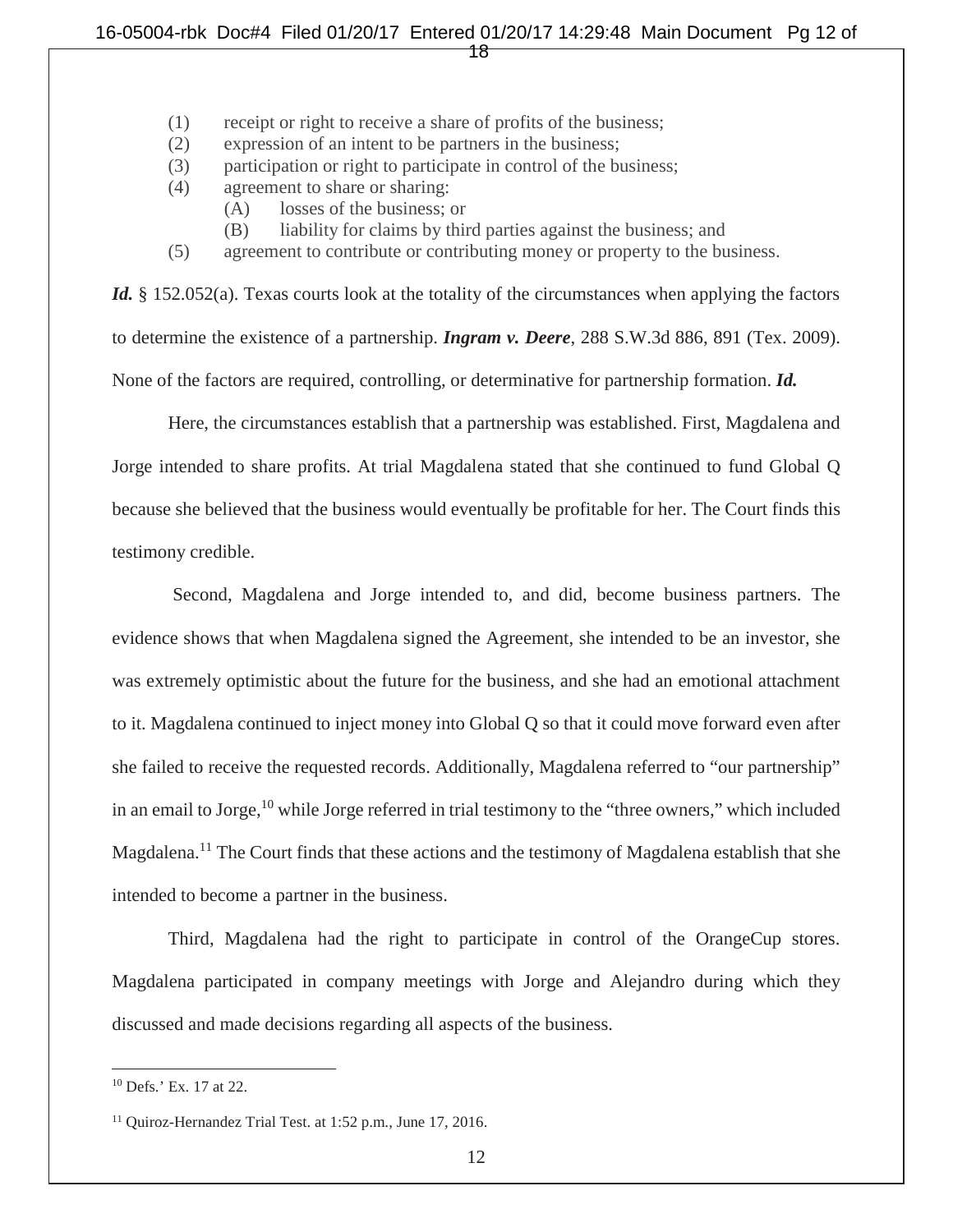Fourth, the Court finds that Magdalena and Jorge agreed that Magdalena would contribute to the company. For a year, Jorge continued to accept Magdalena's contributions to the business entering into seven transactions totaling over \$671,270.00. Thus, the Court concludes that Magdalena, Jorge, and Alejandro formed a de facto partnership when they signed the Agreement on July 3, 2012.

#### **2. Liability under § 523(a)(4).**

The formation of their partnership created a fiduciary relationship between the partners, which included a duty of candor and *full disclosure* related to business. *See Hawthorne v. Guenther*, 917 S.W.2d 924, 934 (Tex. App.—Beaumont 1996, writ denied). This fiduciary relationship between partners in a general partnership is sufficient to trigger liability under § 523(a)(4). *See Schwager v. Fallas (In re Schwager),* 121 F.3d 177, 186 (5th Cir. 1997); *Harwood,* 637 F.3d at 622. The Court finds that Jorge willfully neglected his duty to disclose business-related information to Magdalena, and a reasonable person in Jorge's position reasonably should have known to disclose such information. Magdalena lost \$271,270 after Jorge neglected to disclose the requested information, and therefore, \$271,270 is a nondischargeable debt.

"The scope of the concept of fiduciary under 11 U.S.C.  $\S$  523(a)(4) is a question of federal law; however, state law is important in determining whether or not a trust obligation exists." *Gupta v. E. Idaho Tumor Inst., Inc. (In re Gupta)*, 394 F.3d 347, 349–50 (5th Cir. 2004) (quoting *LSP Inv. P'ship v. Bennett (In re Bennett)*, 989 F.2d 779, 784 (5th Cir. 1993). In Texas, a partner in a partnership owes duties of loyalty and care and must discharge those duties in good faith. TEX. BUS. ORGS. CODE ANN. § 152.204 (West 2015). Included in a partner's duty of loyalty is a duty to account to the partnership for property and profits. *Id.* § 152.205. Further, in addition to the duties of "good faith and candor," partners owe one another "the general duty of *full disclosure* respecting matters affecting [a partner's] interests." *Hawthorne*, 917 S.W.2d at 934 (citing *Chien v. Chen*,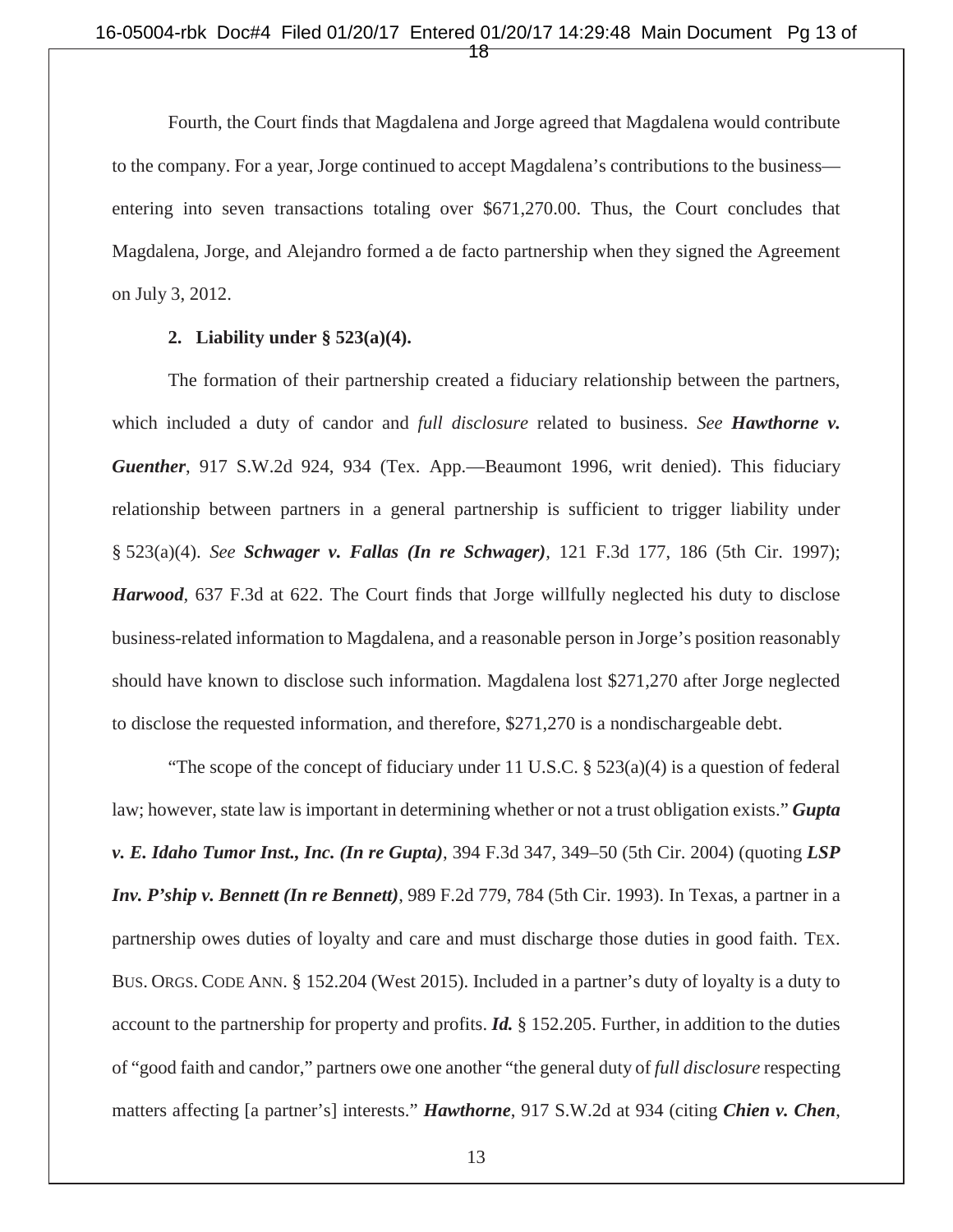759 S.W.2d 484, 495 (Tex. App.—Austin 1988, no writ) (emphasis in original)).

An individual debtor is not discharged from any debt "for fraud or defalcation while acting

in a fiduciary capacity, embezzlement, or larceny." 11 U.S.C. § 523(a)(4).

"Defalcation" for the purposes of Section  $523(a)(4)$  is a willful neglect of duty, even if not accompanied by fraud or embezzlement. Willful neglect does not require actual intent, as does fraud, and is essentially a recklessness standard. Willfulness in this context is measured objectively by reference to what a reasonable person in the debtor's position knew or reasonably should have known.

*Harwood,* 637 F.3d at 624 (internal citations and quotation marks omitted); *see also Bullock v. BankChampaign, N.A.*, 133 S. Ct. 1754, 1757 (2013) (holding that the state of mind required to show "defalcation" under § 523(a)(4) is "one involving knowledge of, or gross recklessness in respect to, the improper nature of the relevant fiduciary behavior").

Thus, the Court concludes that Jorge violated his duty of disclosure to Magdalena and his actions amounted to "defalcation while acting in a fiduciary capacity." When Magdalena requested the financial information related to the business, and Jorge did not produce the documents or disclose the information within a reasonable time, he violated this duty. Consequently, the Court concludes that the money Magdalena lent or contributed to the business starting on October 2, 2012, totaling \$271,270, is a nondischargeable debt under § 523(a)(4).

#### **C. Magdalena Did Not Meet her Burden under § 727(a)(3).**

Under § 727(a)(3), a debtor will not receive a discharge if the debtor "concealed, destroyed, mutilated, falsified, or failed to keep or preserve any recorded information, including books, documents, records, and papers, from which the debtor's financial condition or business transactions might be ascertained, unless such act or failure to act was justified under all of the circumstances of the case." 11 U.S.C. § 727(a)(3). The creditor has the initial burden to prove "(1) the debtor fail[ed] to keep or preserve financial records, and (2) the failure [made] it impossible for the creditor to discern the debtor's financial condition." *Buescher v. First United*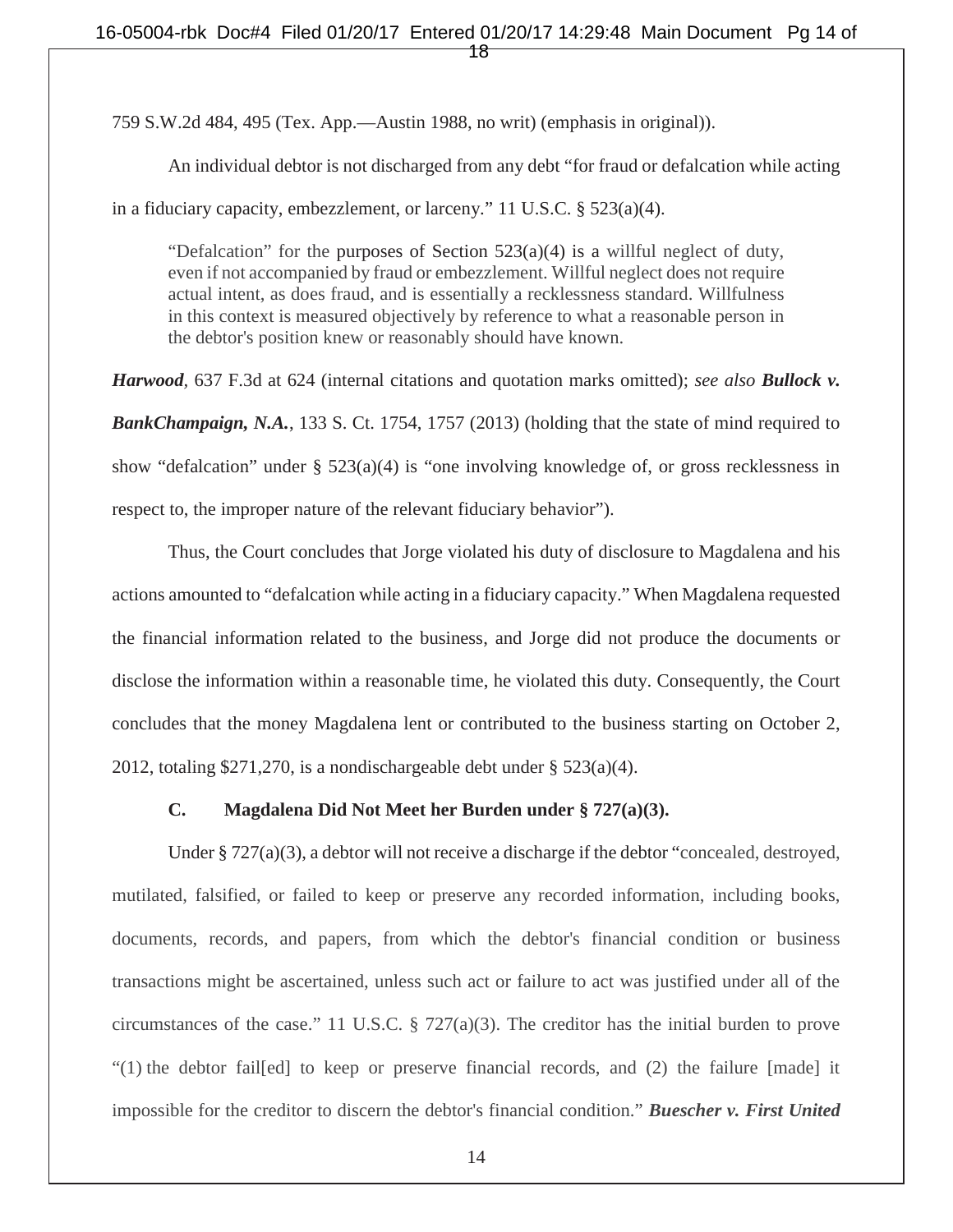#### 16-05004-rbk Doc#4 Filed 01/20/17 Entered 01/20/17 14:29:48 Main Document Pg 15 of ተສ $\overline{\mathbf{f}}$

*Bank & Trust (In re Buescher)*, 783 F.3d 302, 307 (5th Cir. 2015) (citing *Robertson v. Dennis (In re Dennis)*, 330 F.3d 696, 703 (5th Cir. 2003)). As with § 523(a) actions, the creditor must show by a preponderance of the evidence that the case falls within one of the  $\S 727(a)$  exceptions. *Neary v. Jordan (In re Jordan),* No. 05-86647, 2006 WL 3420143, at \*6 (Bankr. N.D. Tex. Nov. 21, 2006) (citing *Grogan,* 498 U.S. at 286).

The Court finds that Jorge did not conceal, destroy, falsify, or otherwise fail to preserve his financial records in a way that made it impossible for Magdalena to discern his financial condition in the bankruptcy case. Jorge provided his tax returns, bank statements, credit card statements, and a voluminous amount of other financial records, both for himself and his businesses, which should have made it possible for Magdalena to discern his financial condition.

While Magdalena argued that Jorge failed to properly maintain books and records for the OrangeCup business as a basis for nondischargeability under § 523(a)(4), this is not necessarily a basis for denying Jorge a general discharge under § 727(a)(3).<sup>12</sup> Magdalena failed to show by a preponderance of the evidence that Jorge failed to keep or preserve financial records and, as a result, that it was *impossible* for her to discern his financial condition. Jorge will therefore receive a discharge under § 727.

# **D. Among the Causes of Action under State Law, Jorge is Liable Only for Breach of Contract.**

 Magdalena originally filed suit against Jorge, Alejandro, Global Q, and Grupo in state court alleging various causes of action under state law, including breach of contract, common law fraud, fraud by nondisclosure, statutory fraud, negligent misrepresentation, theft under the Theft Liability

<sup>&</sup>lt;sup>12</sup> The Court finds that, for the most part, Jorge kept records for the business, such as expense receipts, and he provided those records to the company's accountants to prepare financial statements for the business. While maintaining a "shoebox" record-keeping system is not ideal for maintaining books and records for a business, Jorge's system of maintaining books and records did not rise to the level of failing to keep or preserve financial records under  $§ 727(a)(3).$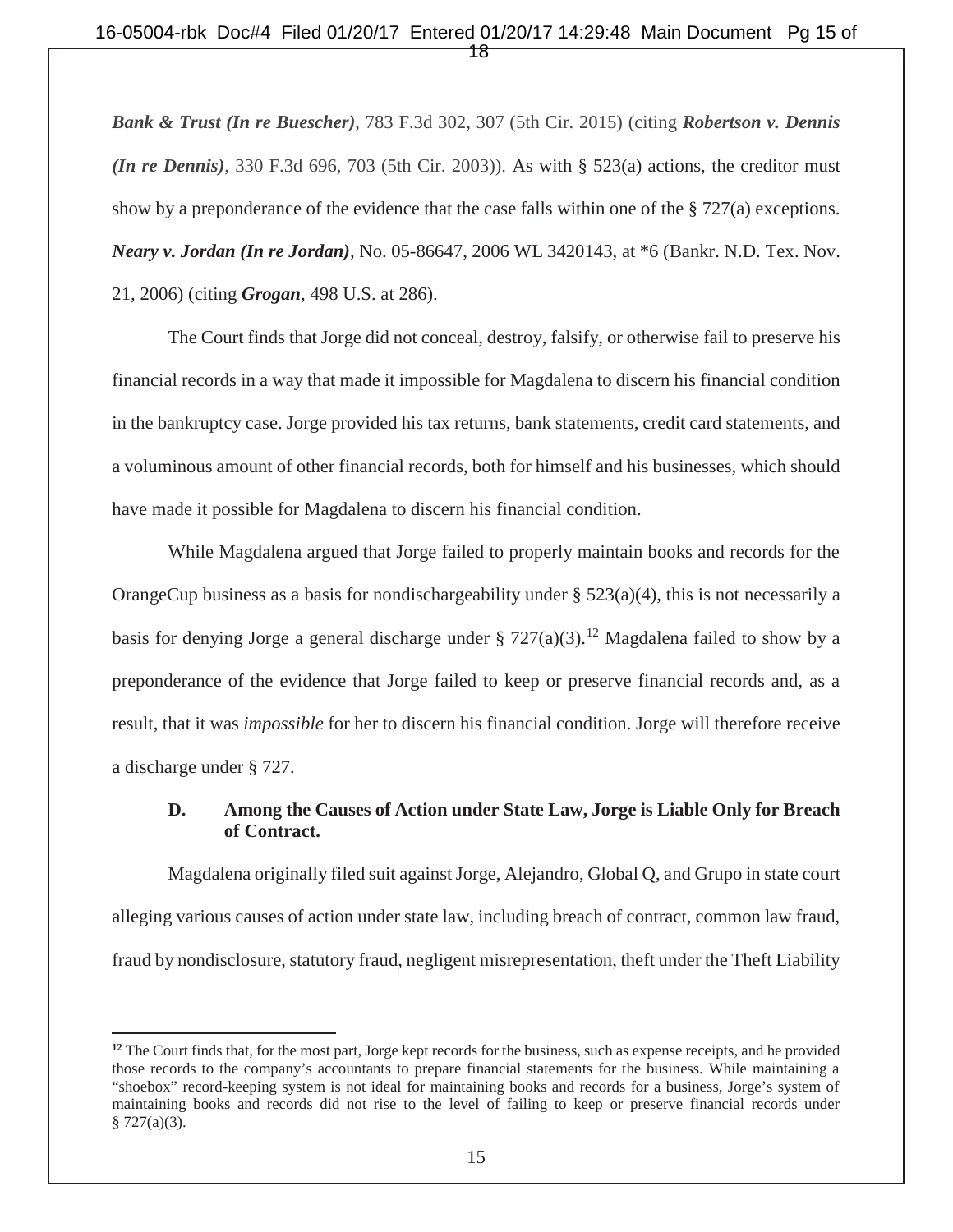#### 16-05004-rbk Doc#4 Filed 01/20/17 Entered 01/20/17 14:29:48 Main Document Pg 16 of 18

Act, violation of the Texas Securities Act, promissory estoppel as a claim, unjust enrichment, quantum merit, money had and received, conversion, vicarious liability by piercing the corporate veil, conspiracy, declaratory judgment action, and accounting. The lawsuit was subsequently removed to this Court and consolidated with the adversary proceeding brought under §§ 523 and 727. At trial, Magdalena established that Jorge breached their contract, as a personal guarantor, to repay \$600,000 for the promissory notes, but failed to show by a preponderance of the evidence that Jorge is liable under the remaining causes of action under state  $law$ <sup>13</sup>. As discussed above, Jorge had no intent to deceive Magdalena, and he made no material misrepresentations, when he solicited her investment in the OrangeCup business.

In Texas it is "well-established law that instruments pertaining to the same transaction may be read together to ascertain the parties' intent, even if the parties executed the instruments at different times and the instruments do not expressly refer to each other." *Fort Worth Indep. Sch. Dist. v. City of Fort Worth*, 22 S.W.3d 831, 840 (Tex. 2000) (internal citations omitted). Additionally, the "court may determine, as a matter of law, that multiple documents comprise a written contract. In appropriate instances, courts may construe all the documents as if they were part of a single, unified instrument." *Id.* Further, if multiple agreements related to the same transaction are inconsistent, the court must ascertain the intent of the parties to determine whether a subsequent agreement rescinded the original agreement or whether the subsequent agreement "merely modifies the first agreement in some respect." *Texland Petroleum, L.P. v. Scythian,* 

**<sup>13</sup>** Additionally, Magdalena relied on the testimony of Gary Ploetz to show that Jorge was liable under state law causes of action, and that he violated his fiduciary duty to her, by misappropriating company funds when he withdrew money from Global Q and SA OrangeCup bank accounts to pay off company expenses that he had charged to his personal credit card. As pointed out in Jorge's *Daubert* motion, Ploetz never asked Jorge about the transfers or how he reimbursed himself for company expenses. At trial, Jorge testified at length about how he kept receipts for company expenses, many of which were paid with his personal credit card, and how he reimbursed himself so that he could pay the portion of his credit card bills related to company expenses. Although the Court finds that Jorge's practice of paying and reimbursing himself for business expenses with his personal credit card was imprudent, after closely examining the receipts of company expenses, Jorge's credit card statements, and the bank statements he produced, the Court concludes that Jorge did not misappropriate money from the business for personal gain.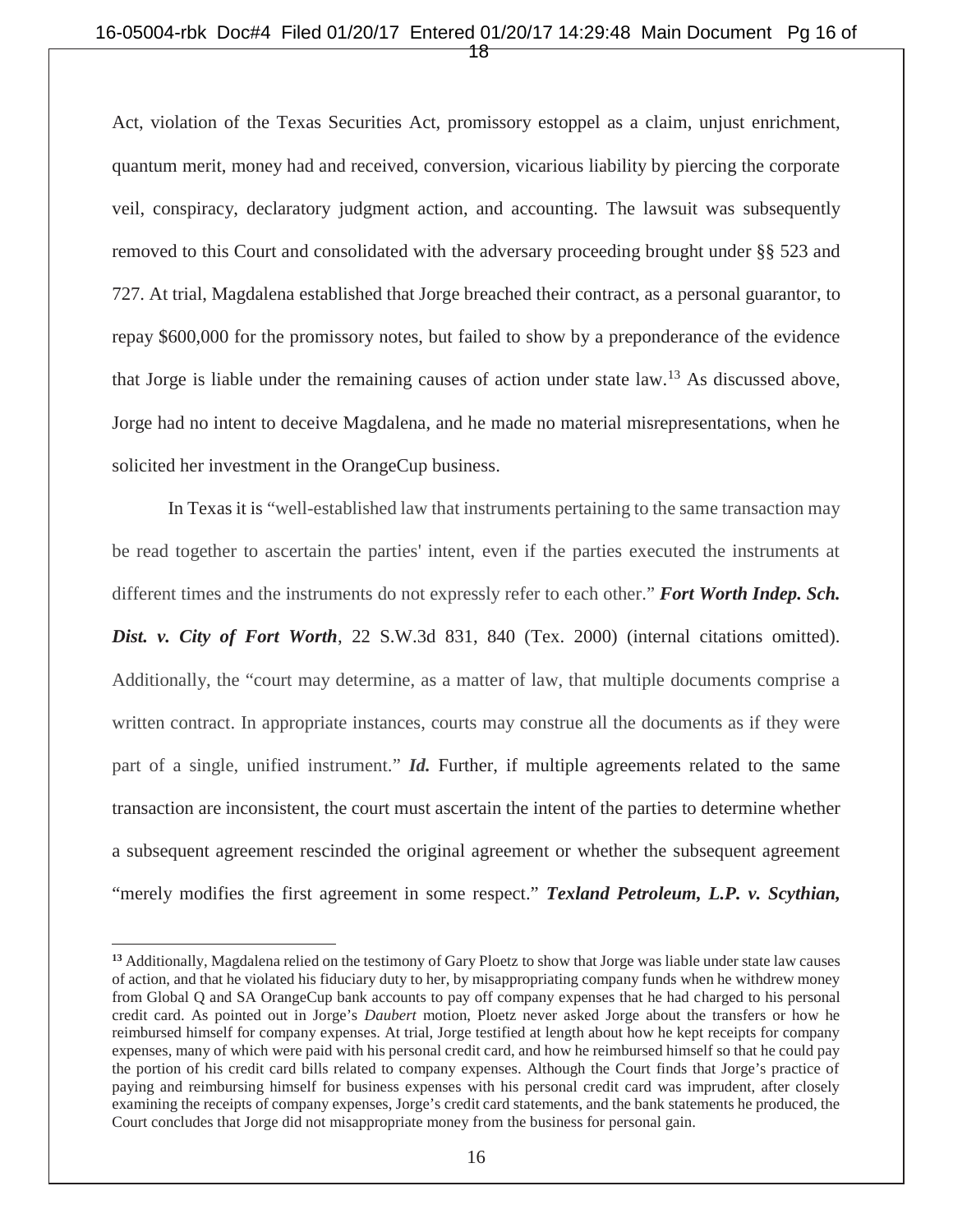*LTD.*, No. 07–11–00141–CV, 2012 WL 1252967, at \*2 (Tex. App.—Amarillo Apr. 13, 2012, no pet.) (citing *Willeke v. Bailey*, 189 S.W.2d 477, 479 (Tex. 1945)).

Here, the Agreement and the promissory notes are inconsistent as to whether Magdalena was investing in a membership interest or solely lending money to Global Q. Initially, Magdalena lent \$200,000 to Global Q in the form of a promissory note, which matured in 45 days, in order to keep her options open. She had the right under the Agreement to contribute the note and an additional \$200,000 to purchase a 20% membership interest. But Magdalena only lent money and paid cash calls to Global Q and never formally contributed the \$400,000 for a 20% membership interest. Then throughout a year, Magdalena received three additional promissory notes to lend an additional \$400,000 to Global Q, for a total of \$600,000 in promissory notes guaranteed by Jorge.

Global Q breached its obligation under the four notes to repay a total of \$600,000, plus interest, and as a personal guarantor of the loans, Jorge is therefore contractually liable for the failure to repay Magdalena. *See Austin Hardwoods, Inc. v. Vanden Berghe*, 917 S.W.2d 320, 323 (Tex. App.—El Paso 1995, writ denied). Although Jorge is liable for the failure to repay \$600,000 to Magdalena, this debt is dischargeable.

#### **E. Magdalena Cannot Recover Attorneys' Fees Related to her Breach of Contract Claim or for a Finding of Nondischargeability under § 523(a)(4).**

Even though section 38.001(8) of the Texas Civil Practice and Remedies Code provides that a party may recover reasonable attorneys' fees in an action to recover for breach of contract, her breach of contract claim is discharged. Thus, Magdalena cannot recover nondischargeable attorneys' fees related to her breach of contract claim.

In order to recover attorneys' fees under § 523, the fees must "(1) [be] allowed by statute or contract, *and* (2) arise from or [] on the account of the conduct that resulted in a nondischargeable debt." *Schwertner Backhoe Servs., Inc. v. Kirk (In re Kirk)*, 525 B.R. 325, 330